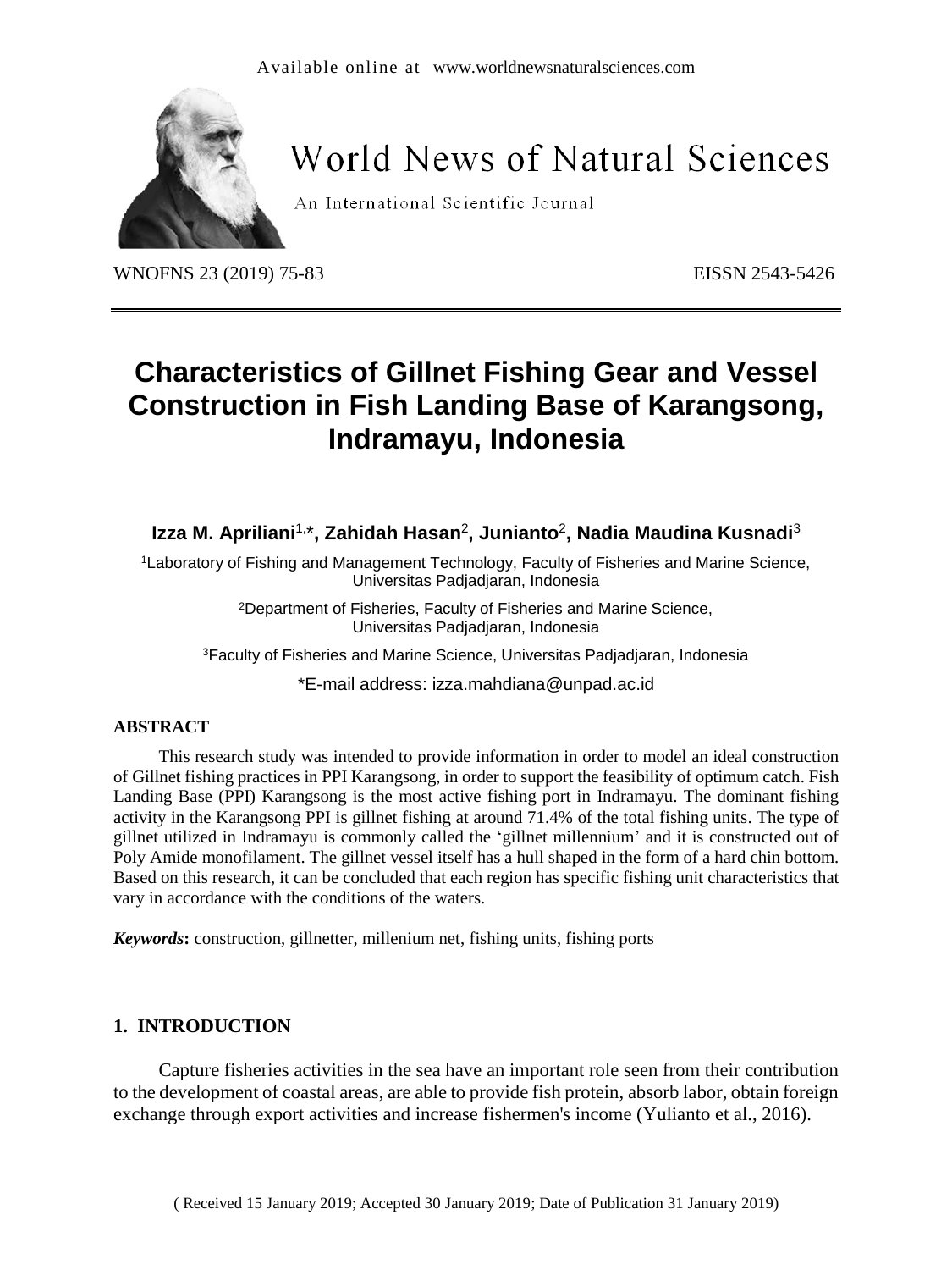Indramayu is one of the largest fish producing districts in West Java. Indramayu Regency has the potential to be developed as a center for fisheries production. There are two main sectors which are the main potentials of the Indramayu coastal region, namely the oil and gas sector (24.6%) and the fisheries subsector (24.4%). The fisheries sub-sector in Indramayu has the potential to continue to be developed by increasing the linkages with the downstream sector.

Fish Landing Base (PPI) Karangsong is one of the fishing ports that have the highest activity in Indramayu. The dominant fishing activity in the PPI Karangsong is gillnet fishing gear, around 71.4% of the total fishing units in the PPI Karangsong (Kusnadi et al., 2018). Gillnet is one type of fishing gear that is widely used by fishermen, starting from gillnet circumference, gillnet base, and surface gillnet which is operated at night. Gillnet is classified as a static capture device that requires high stability (Istiqomah, 2014).

Emmanuel (2010), gillnet is a large vertical wall shaped net hanging in water. According to Iporenu et al. (2013), gill net fishing equipment serves to block the passing of fish species, both pelagic and demersal fish. The characteristics of the length and square shape of the net affect the performance of the net and knowledge of the size of selectivity of fishing gear is very important for the management of fisheries and ecology. Fishers may lose gear when there is contact with passing vessels or gear conflicts with active gear (e.g., passive gear is inadvertently, or intentionally, towed away by trawlers or dredgers, or marker buoy moorings are cut) (Pawson, 2003).

Fishing vessels are one of the fishing units that have a very important role for the fishermen, both as a means of transportation from fishing bases to fishing ground and as a means to collect catches. Every region in Indonesia has a characteristic in shipbuilding. This is based on several things including the characteristics of the waters. Fishing vessels in an arrest operation carry out several activities, including searching for fishing ground, operating fishing gear (setting) and chasing fish groups. Gillnet ships require a good level of stability because the operation of fishing gear is carried out on one side of the ship (Kusnadi et al., 2018).

Shipbuilding at PPI Karangsong has its own characteristics with a fatter body such as a bowl which causes the shape and construction of fishing vessels to be built differently from other regions given that the characteristics of the waters for each region are different. Thus, it is necessary to know the characteristics of gillnet ship construction and fishing equipment in Karangsong, Indramayu. This research is expected to provide information as an ideal construction of Gillnet based in PPI Karangsong, in order to support the feasibility of operations in the successful capture with optimum catch.

#### **2. MATERIALS AND METHODS**

The research was conducted in March-June 2018 at PPI Karangsong, Indramayu, Indonesia. The research objects studied were fishing gear and gillnet vessels that were above 25 GT as many as 10% of the total number of vessels. This research was conducted using a survey method which was analyzed descriptively, which was systematically describing the construction of gillnet vessels and vessels in PPI Karangsong Indramayu. A sampling survey technique is a procedure in which only a portion of the population is taken and used to determine the desired traits and characteristics of the population.

Data taken during this research are primary data and secondary data. Primary data is obtained by making direct measurements of research objects, namely dimensions of fishing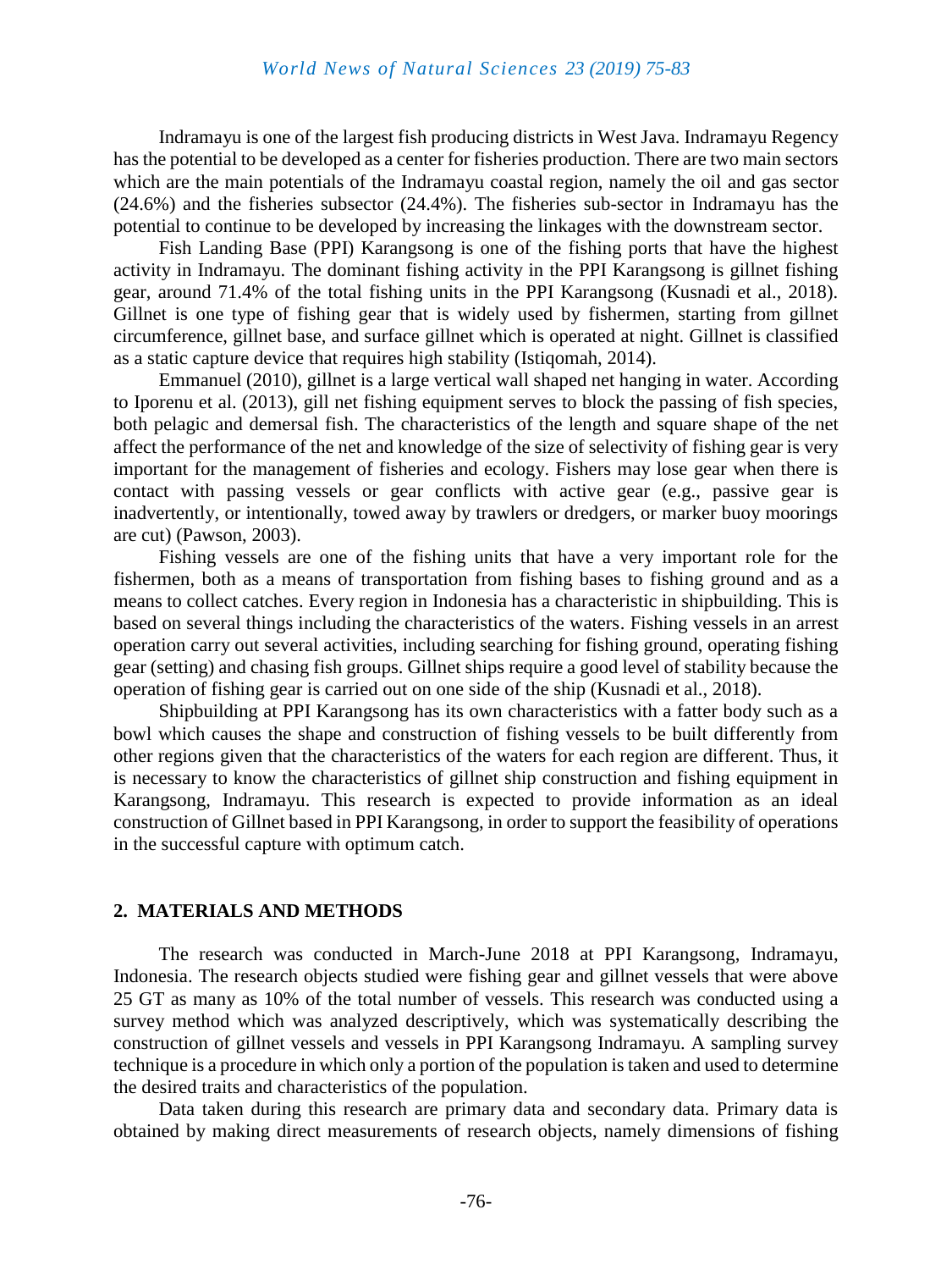gear, ships, and fishing equipment that are on the gillnetters. The dimensions of the gillnet ship, namely Length (L) is a horizontal distance, measured from the front point from the height of the bow to the backward point of the stern, Breadth (B) is the horizontal distance at the largest ship in the middle of the ship, calculated from one side the outer (sheer) one to the other side (sheer) facing, and Depth (D) is the vertical distance measured from the lowest deck of the ship to the lowest point of the ship body, to calculate the ratio of the main dimensions of the ship. Secondary data are data obtained from the Office of Marine and Fisheries of Indramayu Regency, PPI Karangsong and from the results of literature studies, including: (a) Data on the number and size of gillnet fishing gear; and (b) Data on the number and size of GT gillnet vessels at PPI Karangsong.

#### **3. RESULT**

#### **3. 1. Fishing Gear**

Gillnets vary in material, mesh size and dimension depending on the target species (Dar et al. 2017). Gillnet fishing equipment in Karangsong has a regional name, gillnet millenium. gillnet millenium is a type of fishing gear including a rectangular gillnet drift classification. Some intergovernmental bodies and agreements have adopted measures banning the use of gillnet and trammel net gear, in some cases for the explicit purpose of avoiding ghost fishing (Gilman, 2015).

The net material is made of Polyamide monofilament material which has a flourescence characteristic which can cause light when inserted into the water. Monofilament nets have higher catch rates than multifilament nets and it is thought that the higher visibility of the multifilament nets is the main reason for this difference (Ayaz et al., 2006). In the last decade, a large number of studies have shown that un-coloured (transparent) gillnets made of poly butylene succinate (PBS) resin blended with poly butylene adipate-co-terephthalate (PBAT) resincan be naturally degraded in sea water by the action of bacteria andalgae, and simultaneously these studies documented the fishing effi-ciency of the new nets by direct comparison with conventional nylon gillnets (Park et al., 2007a, 2007b; Kim et al., 2013, 2016). In PPI Karangsong uses a lot of gillnet millenium nets with 12 ply twisted fibers. The construction and design of the gillnet millenium fishing gear operated in Karangsong can be seen in Figure 1.

Polyamide (PA) was the main webbing material used for construction of gillnets in Karangsong. Monofilament twine was used for fabricating gillnets millennium. The mesh size of the gillnets is 4 inch. Gillnets millennium were operated by large mechanised multiday boats as surface drift, column drift or bottom drift by adjusting the number of floats. Based on reported that the gillnets millennium of Karangsong were operated from mechanised, motorised or traditional non-mechanised fishing vessels.

The parts of the gillnet millennium consist of a net body, buoys and ballast. The body of the net is a functioning part of blocking fish vertically. The material used is transparent white Polyamide monofilament ply 12, in 1 pcs the flat net length is 200 meters, the number of horizontal net mesh is 150 eyes, the size of the 4 inch mesh is Tate with the brand Momoi net. Whereas the size of 16 mm mine functions as a sling rope, while a mine size of 14 mm serves as a reinforcement strap and a piece of rope made of Nylon Polyamide material with white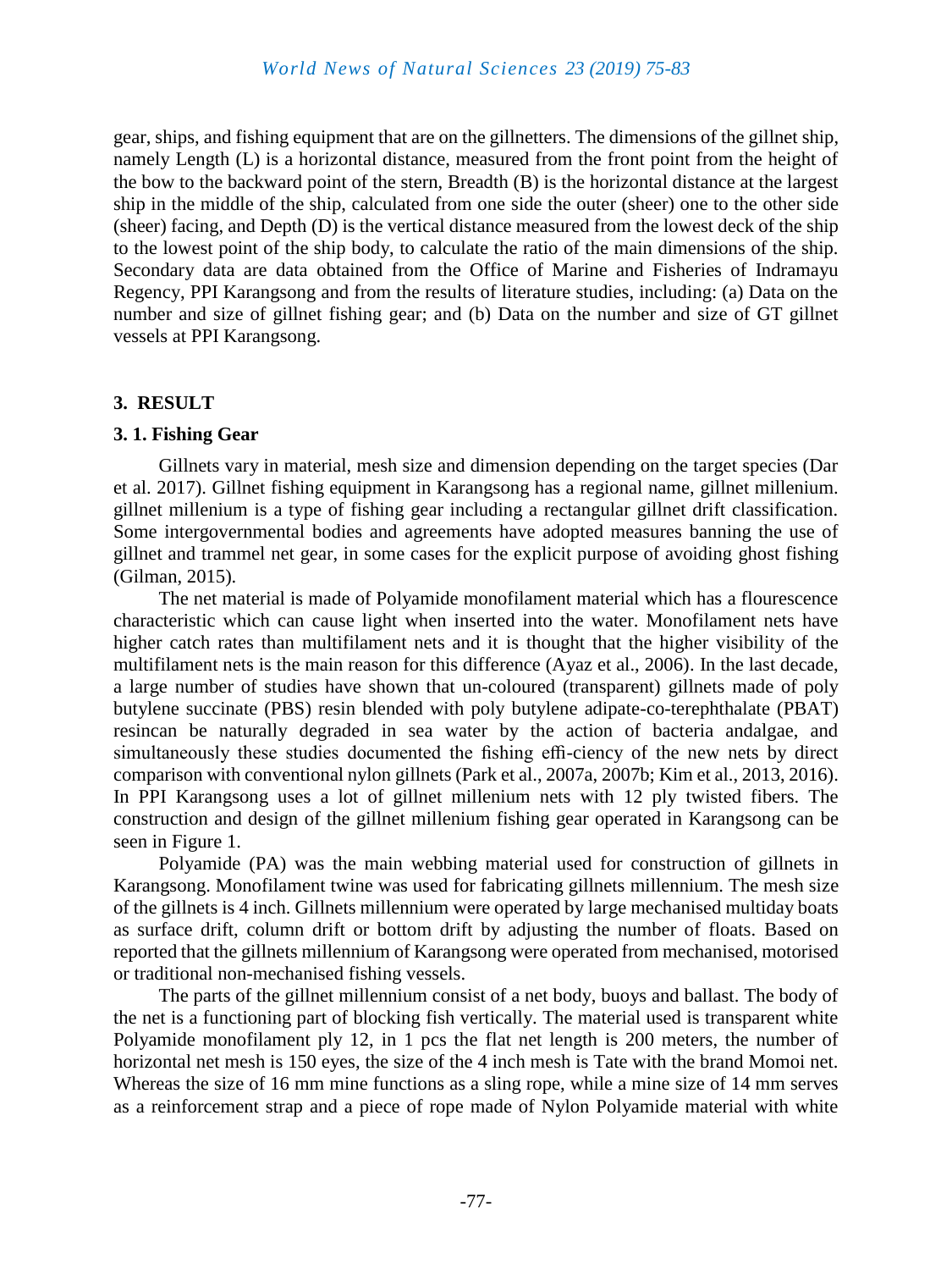spots, while a mine with a diameter of 6 mm for rope rises serves as a buoy reed (spinning Sshaped), while the mine measuring 3 mm in diameter serves as a ballast rope.



**Figure 1.** Desain Jaring Gillnet Millenium PPI Karangsong

Fishermen use Polyamide monofilament material because this material has several advantages including synthetic materials, this material is relatively longer resistant to decay or weathering and does not affect the length of immersion in the waters (Kim et al., 2016). In addition this material does not absorb water so it is lighter in the process of drifting the net. Fishermen at PPI Karangsong for ships over 25 GT usually carry a minimum of 100 pcs of gillnet millenium nets which results in very large loads being carried so that the dimensions of the ship are in accordance with the needs of the vessel. The volume specifications of the gillnet millennium net can be seen in Table 1.

Fishing is among the main anthropic activities along coastal areas, affecting several bottom communities (Kaiser et al., 1996). Fishing nets are a particular concern both at sea and on land, because of ghost fishing (Matsuoka et al., 2005). Estimated that 11,500 t of traps and 38,500 of gillnets are abandoned annually in waters and suggested incentive programmes for fishermen to use ecofriendly gear designs (Kim et al., 2014a, 2014b). Although ghost fishing is under 1.00% of landed catches (Brown and Macfadyen, 2007), according to a recent FAO and United Nations Environmental Program reports, the problem is likely to escalate due to the increased scale of fishing operations, introduction of highly durable ishing gear made of long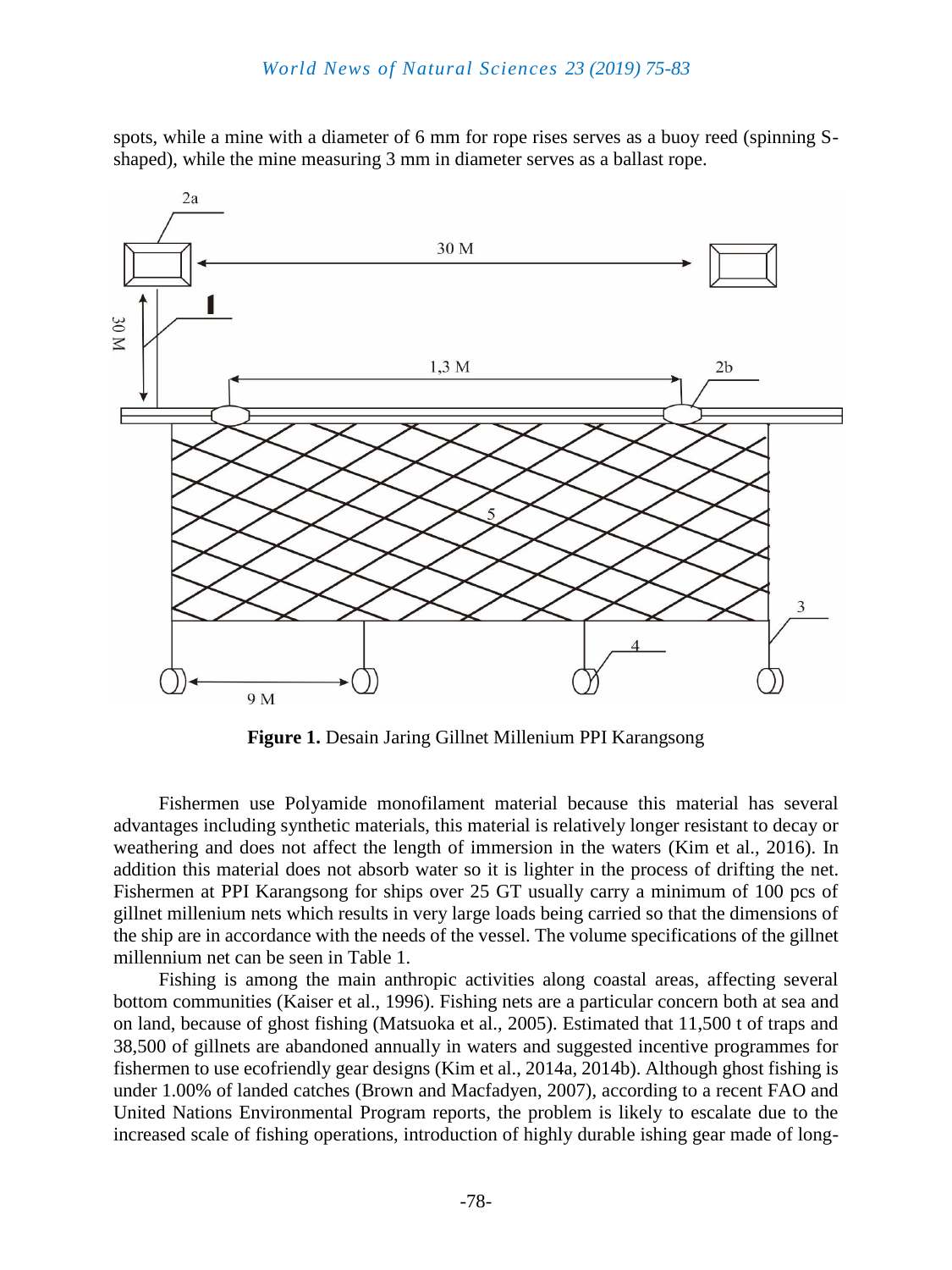lasting synthetic materials, and lack of serious concern shown by the international community to address the problem.

| No. | <b>Uraian</b>                                                                                                                                                | <b>Volume</b>             | <b>Satuan</b>        |
|-----|--------------------------------------------------------------------------------------------------------------------------------------------------------------|---------------------------|----------------------|
| 1.  | webbing <i>millenium</i> 14 <i>ply</i><br>Mesh length : 200 meter<br>Mesh depth : 150 mesh<br>Mesh size : 4 inchi<br>P.A <i>monofilament</i><br>Brand: Momoi | 270                       | kg                   |
| 2.  | Rope:<br>1) $16 \text{ mm}$ (PPQ)<br>2) $14 \text{ mm}$ (PPQ)<br>$3)$ 6 mm (Arida)<br>4) $3 \text{ mm}$ (Arida)                                              | 135<br>180<br>6,3<br>1,35 | kg<br>kg<br>kg<br>kg |
| 3.  | Yarn Nylon D.18 (Arida)                                                                                                                                      | 2,25                      | box                  |
| 4.  | Baluh Y8F (Fumindo)                                                                                                                                          | 630                       | pcs                  |
| 5.  | Buoy                                                                                                                                                         | 36                        | pcs                  |
| 6.  | <b>Ballast</b>                                                                                                                                               | 225                       | pcs                  |

**Table 1.** Gillnet Millennium Specifications.

Explanation:

- PPQ and Arida are mining brands used at PPI Karangsong
- Fumindo is one of the PTs in Indonesia that manufactures net making equipment

# **3. 2. Fishing Vessels**

PPI Karangsong is located on the coast of the Java Sea, precisely at the mouth of the Prajagumiwang River, Karangsong Village, Indramayu District with a land area of approximately 4 hectares. PPI Karangsong is the largest center of capture fisheries in West Java and provides economic contribution to the region and community of Indramayu Regency. The potential of capture fisheries at PPI Karangsong in 2017 will yield 17 million tons. The potential of capture fisheries found in the PPI Karangsong cannot be separated from the fishing vessels used. PPI Karangsong has a total of 1,101 fishing vessels consisting of inboard with 10-30 GT as many as  $162$  ships,  $30-50$  50 as many as  $148$  ships,  $> 50$  GT as many as 19 ships while outboard <5 GT as many as 772 ships. The dominant fishing activity in the PPI Karangsong is gillnet fishing gear, around 71,4% of the total fishing units in the PPI Karangsong.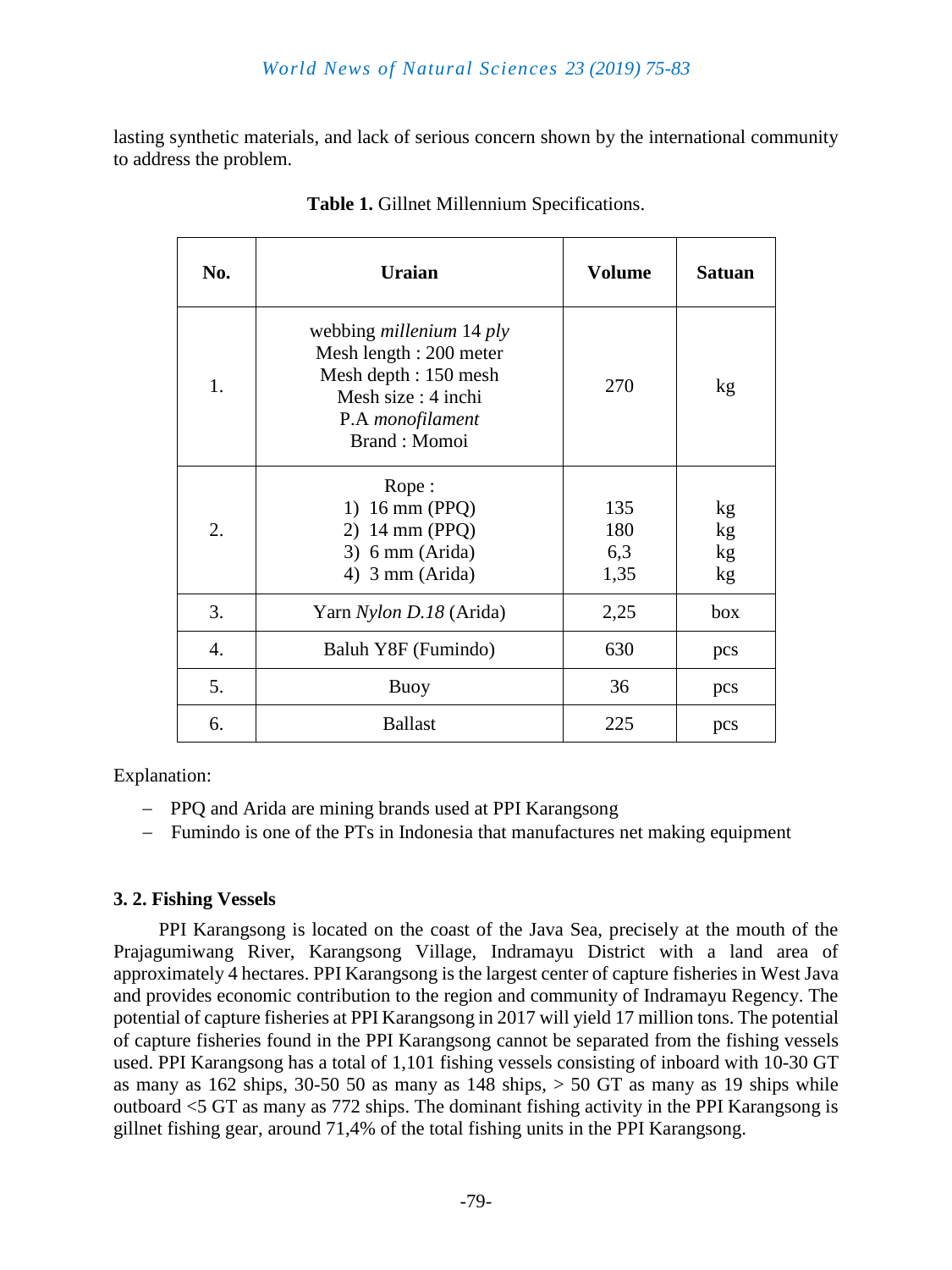Generally the material used in gillnet shipbuilding at PPI Karangsong is wood. The most widely used wood on ships over 20 GT is merbau wood, one of the wood originating from Kalimantan, which is sent directly according to the order when needed in the desired shipbuilding. Teak wood is used for a fleet of vessels under 20 GT originating from Majalengka, Cirebon and Central Java. The use of this type of wood is based on the habit of the shipbuilders in constructing their artificial vessels. The knowledge obtained only comes from the inheritance of its predecessors and the skills of local residents so that the type of wood used from year to year is relatively the same.

Ship design is explained as a process of determining specifications and producing images of an object for the purpose of making and operating it (Moyst & Das, 2005). Liker & Lamb (2002) stated that the parts of the ship's design, namely the body plan showing the line plan drawing from the front slice of the ship, the profile plan shows the line plan image of the ship slice side view, and the half breadth plan shows a plan drawing line from the visible slice. Ship construction is a picture that shows the construction of parts of the ship. Figure 2 shows the general section or layout of the ship in PPI Karangsong.

The picture of the ship consists of two parts, namely a picture on the top of the ship and a picture on the side of the ship. These two images are very important in determining the parts of the ship.



**Figure 2.** Construction of Gillnetters at PPI Karangsong from the top of the ship

Figure 2 shows the section on the deck. The space at the top of the deck is only one piece and is located at the stern of the wheelhouse and is also used as a control room for the engine. The location of the gillnet ship's layout is arranged in such a way as to be able to operate optimally during the arrest. The net places in front of the wheelhouse, which is in the middle of the ship's part (Figure 2 point A).

Palka is located in front of the net because this is because when the net is withdrawn the gillnet catch is assisted by axle and go as a tool (Figure 2 point J, K). Then the entangled fish is released and cooled and then inserted into the hatch (Figure 2 point B), while the goods room is located in the bow of the ship that contains supplies during fishing (Figure 2 point I). Furthermore, on the stern of the ship there are kitchens, toilets, freshwater places and rudder rooms.

On the front there is a cabin door and additional space. Figure 3 shows the section of the ship under the deck and the masts on the ship from the stern to the bow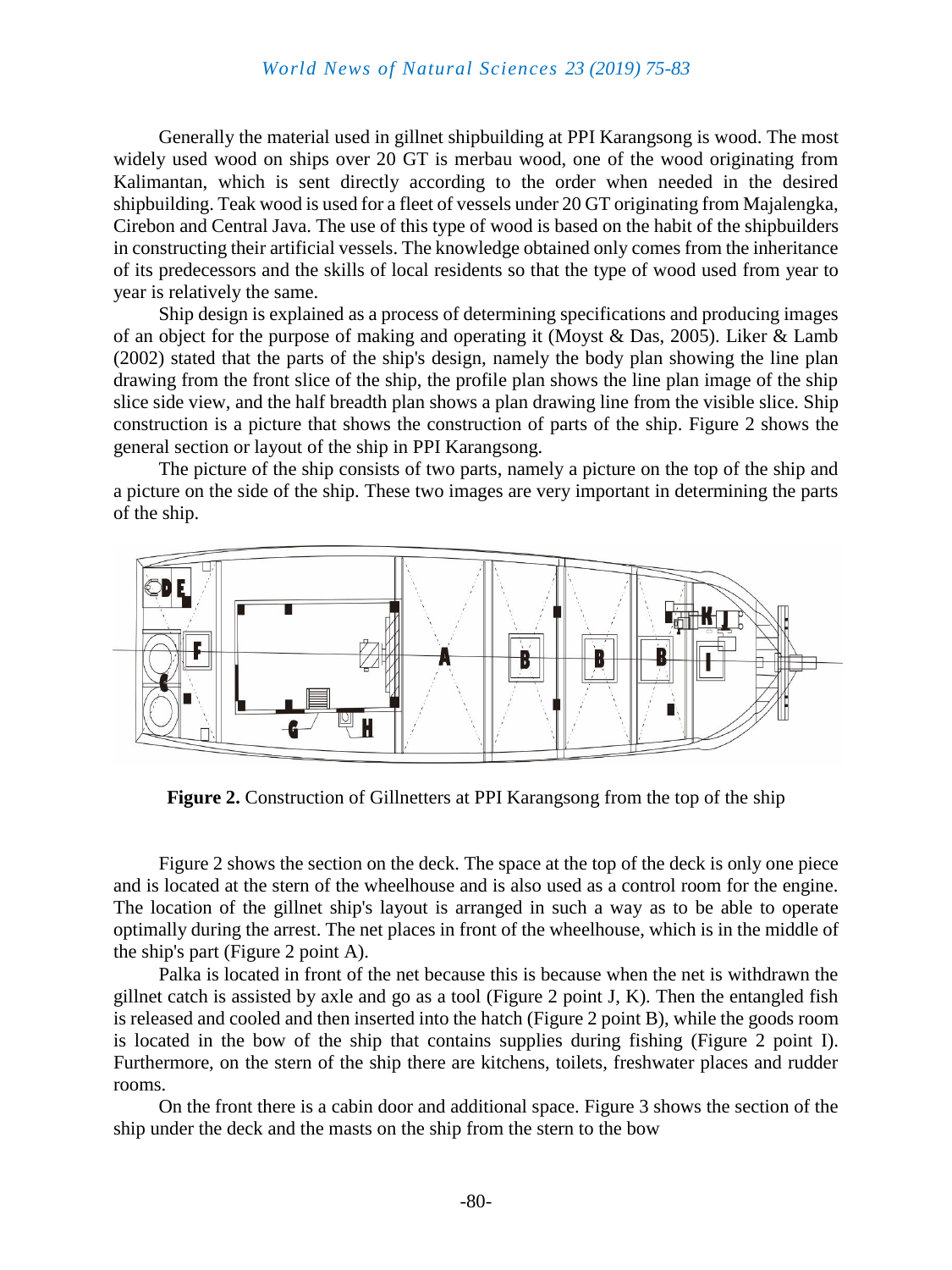

**Figure 3.** Gillnetter Constructions at PPI Karangsong seen on the side

Keterangan:

| A.              | Net places  | G. | Rudder Room   | M.       | Mast         |
|-----------------|-------------|----|---------------|----------|--------------|
| <b>B.</b>       | Hatch       | Н. | Kitchen       | N.       | Go           |
| $\mathcal{C}$ . | Baggage     |    | <b>Stairs</b> | $\Omega$ | Gardan       |
| D.              | Baggage     |    | Mast          | P.       | Border       |
| Ε.              | Engine room | К. | Guard         | O.       | Mast         |
| $F_{\cdot}$     | Fuel room   |    | Wheelhouse    | R        | <b>Stern</b> |
|                 |             |    |               | S.       | Propeller    |

Figure 3 consists of a place where the net, hatch, baggage, engine room adjacent to the fuel room to facilitate access to fuel filling. In the stern section of the ship there are rudder room, kitchen and stairs for access to the top of the ship, wheelhouse or cabin, gardan, go and there are several mast that have an important role including the pillar shade function as shade from sunburn usually on the top of it used as a foam float or for clean water. There are also guards and supporting pillars at the top of the ship that function as open spaces for baggge. Furthermore there is a go and gardan as an fishing equipment. The border beam is located at the stern and the bow of the right and left sides of the ship. Mast on the front of the border beam. At the bottom of the ship there are steering wings and propellers.

Design and construction is an inseparable entity in the manufacture of a fishing vessel. Construction of a ship will affect the strength of the ship at sea. The shape of the ship immersed in water varies according to the type of ship. Ships that require high speed must have a slimmer hull shape than ships that do not require high speed.

According to Iskandar (1990) in Apriliani (2017) the construction system used in shipbuilding was the result of agreement between owner and shipbuilders. Likewise with the construction of the gillnet ship at PPI Karangsong, considering that shipbuilding in this port is a capability obtained from generation to generation. The shape of the ship's body under investigation includes the form of a ship kasko in the form of a hard chin bottom. The body shape of fishing vessels in Indonesia is very varies, but does not show certain trends based on the operating method catching tool, if the body shape of the ship is not in accordance with the needs, then the effectiveness and efficiency ship operation is less optimal. The construction of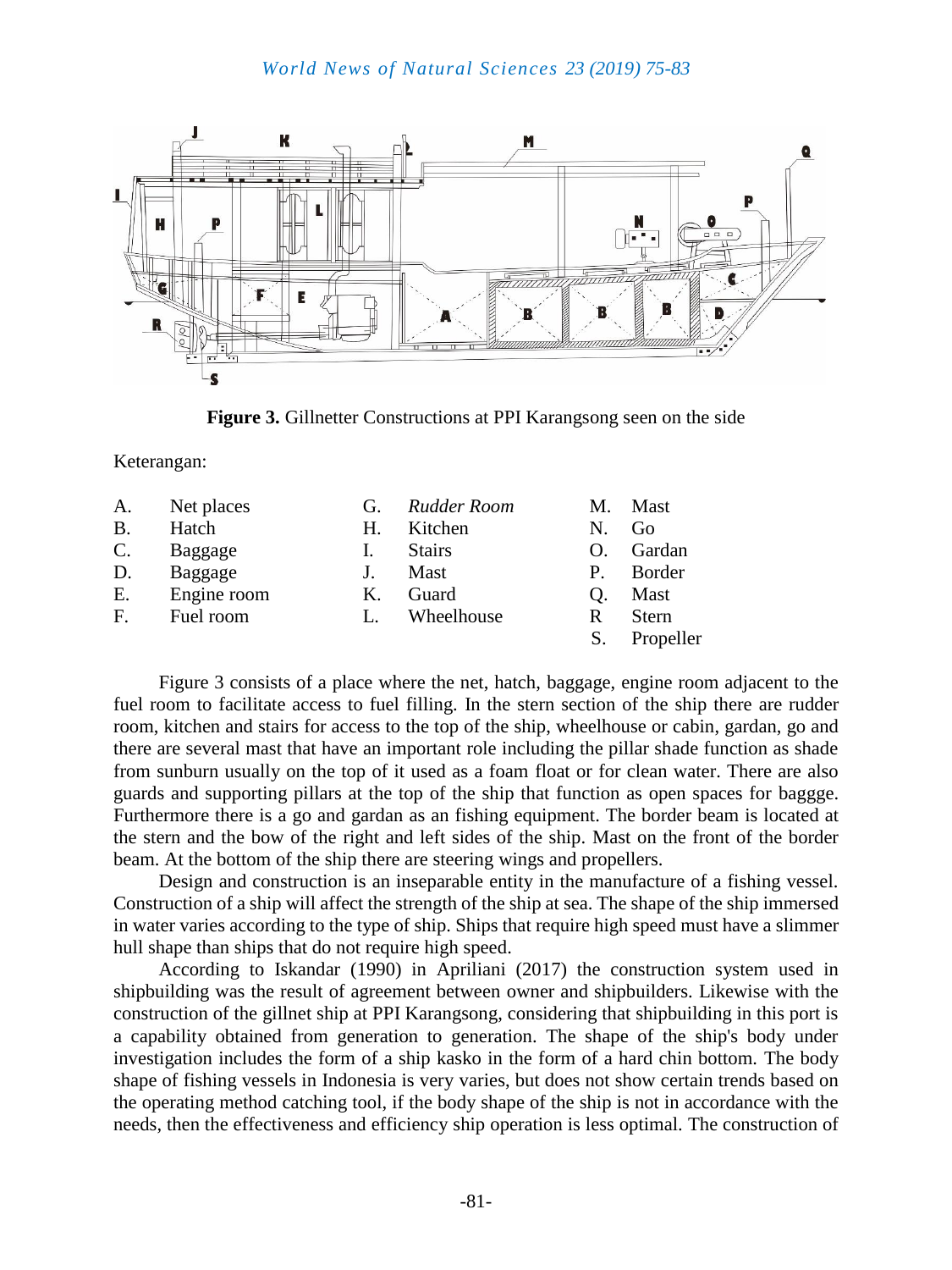ships in the PPI Karangsong is designed in such a way that it has been adapted to the operational needs of fishing in the sea and it is expected that the appropriate construction will support the fishing process so that fishermen can obtain maximum catches.

# **4. CONCLUSIONS**

Based on this research, it can be concluded that each region has characteristics of fishing units in accordance with the conditions of the waters. The Indramayu region has the most gillnet fishing equipment compared to other fishing gear. Gillnet in Indramayu is commonly called the gillnet millennium with the basic ingredients of Poly Amide monofilament. Gillnet ships have a ship body shape in the form of hard chin bottom.

# **References**

- [1] Pawson, M. (2003). The catching capacity of lost static fishing gears: introduction. *Fish. Res.* 64, 101–105.
- [2] Ayaz, A., Acarli, D., Altinagac, U., Ozekinci, U., Kara, A. & Ozen, O. (2006). Ghost fishing by monofilament and multifilament gillnets in Izmir Bay, Turkey. *Fish. Res.* 79, 267–271.
- [3] Gilman, E. (2015). Status of international monitoring and management of abandoned, lost and discarded fishing gear and ghost fishing. *Marine Policy* 60, 225–239.
- [4] Park, S.W., Bae, J.H., Lim, J.H., Cha, B.J., Park, C.D., Yang, Y.S. & Ahn, H.C. (2007a). Development and physical properties on the monofilament for gill nets and traps using biodegradable aliphatic polybutylene succinate resin. *J. Kor. Soc. Fish. Technol.* 43, 281–290.
- [5] Park, S.W., Park, C.D., Bae, J.H. & Lim, J.H. (2007b). Catching efficiency and development of the biodegradable monofilament gill net for snow crab Chionoecetes opilio. *J. Kor. Soc. Fish. Technol.* 43, 28–37.
- [6] Kim, S., Park, S., Lee, K. & Lim, J. (2013). Characteristics on the fishing performance of a drift net for yellow croaker (Larimichthys polyactis) in accordance with the thickness of a net twine. *J. Kor. Soc. Fish. Technol.* 49, 218–226.
- [7] Kim S, Kim P, Lim J, An H, & Suuronen P. 2016. Use of biodegradable driftnets to prevent ghost fishing: physical properties and fishing performance for yellow croaker. *Animal Conservation,* 19 (2016), 309-3019.
- [8] Kaiser, M., Bullimore, B., Newman, P., Lock, K. & Gilbert, S. (1996). Catches in 'ghost fishing' set nets. *Mar. Ecol. Prog. Ser.* 145, 11–16.
- [9] Brown, J. & Macfadyen, G. (2007). Ghost fishing in European waters: impacts and management responses. *Marine Policy* 31, 488–504.
- [10] Matsuoka, T., Nakashima, T. & Nagasawa, N. (2005). A review of ghost fishing: scientific approaches to evaluation and solutions. *Fish. Sci.* 71, 691–702.